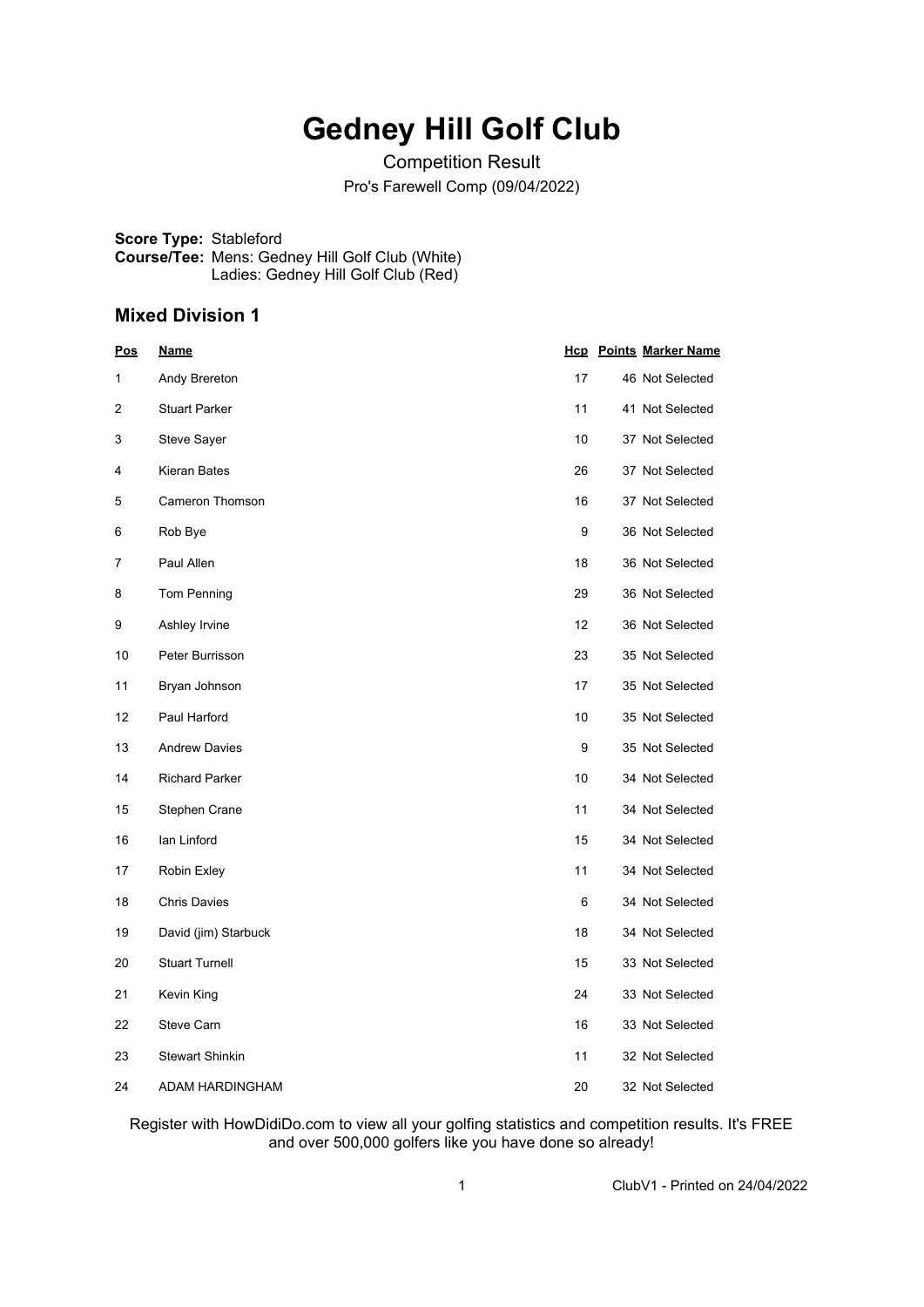| <b>Score Type: Stableford</b> |                                                        |
|-------------------------------|--------------------------------------------------------|
|                               | <b>Course/Tee: Mens: Gedney Hill Golf Club (White)</b> |
|                               | Ladies: Gedney Hill Golf Club (Red)                    |

## **Mixed Division 1**

| <b>Pos</b> | <b>Name</b>           |    | <b>Hcp</b> Points Marker Name |
|------------|-----------------------|----|-------------------------------|
| 25         | John George           | 22 | 32 Not Selected               |
| 26         | Jake Tamber           | 15 | 32 Not Selected               |
| 27         | Roy Bennett           | 27 | 32 Not Selected               |
| 28         | <b>Nigel Baines</b>   | 16 | 32 Not Selected               |
| 29         | <b>Adam Britton</b>   | 11 | 31 Not Selected               |
| 30         | Jamie Biggadike       | 15 | 31 Not Selected               |
| 31         | <b>Billy Stocks</b>   | 29 | 31 Not Selected               |
| 32         | Neil Sargeant         | 24 | 31 Not Selected               |
| 33         | Eddie Grange          | 20 | 30 Not Selected               |
| 34         | Paul Hollely          | 22 | 30 Not Selected               |
| 35         | Neil Shayler          | 15 | 29 Not Selected               |
| 36         | Pete Vinter           | 16 | 29 Not Selected               |
| 37         | Nigel Bright          | 13 | 29 Not Selected               |
| 38         | Alex Markillie        | 13 | 29 Not Selected               |
| 39         | <b>Trevor Sorrell</b> | 22 | 29 Not Selected               |
| 40         | Liam Gavaghan         | 12 | 29 Not Selected               |
| 41         | T A (Mo) Parling      | 27 | 29 Not Selected               |
| 42         | <b>Barry Stone</b>    | 32 | 29 Not Selected               |
| 43         | Adrian Bishop         | 17 | 28 Not Selected               |
| 44         | Steve Whyatt          | 15 | 28 Not Selected               |
| 45         | Leigh Bindley         | 19 | 28 Not Selected               |
| 46         | James Busveids        | 14 | 28 Not Selected               |
| 47         | Steve Coe             | 15 | 28 Not Selected               |
| 48         | Josh Edwards          | 10 | 28 Not Selected               |
| 49         | James Smith           | 10 | 28 Not Selected               |
| 50         | Chris Allen           | 24 | 28 Not Selected               |
| 51         | Steve Carter          | 25 | 27 Not Selected               |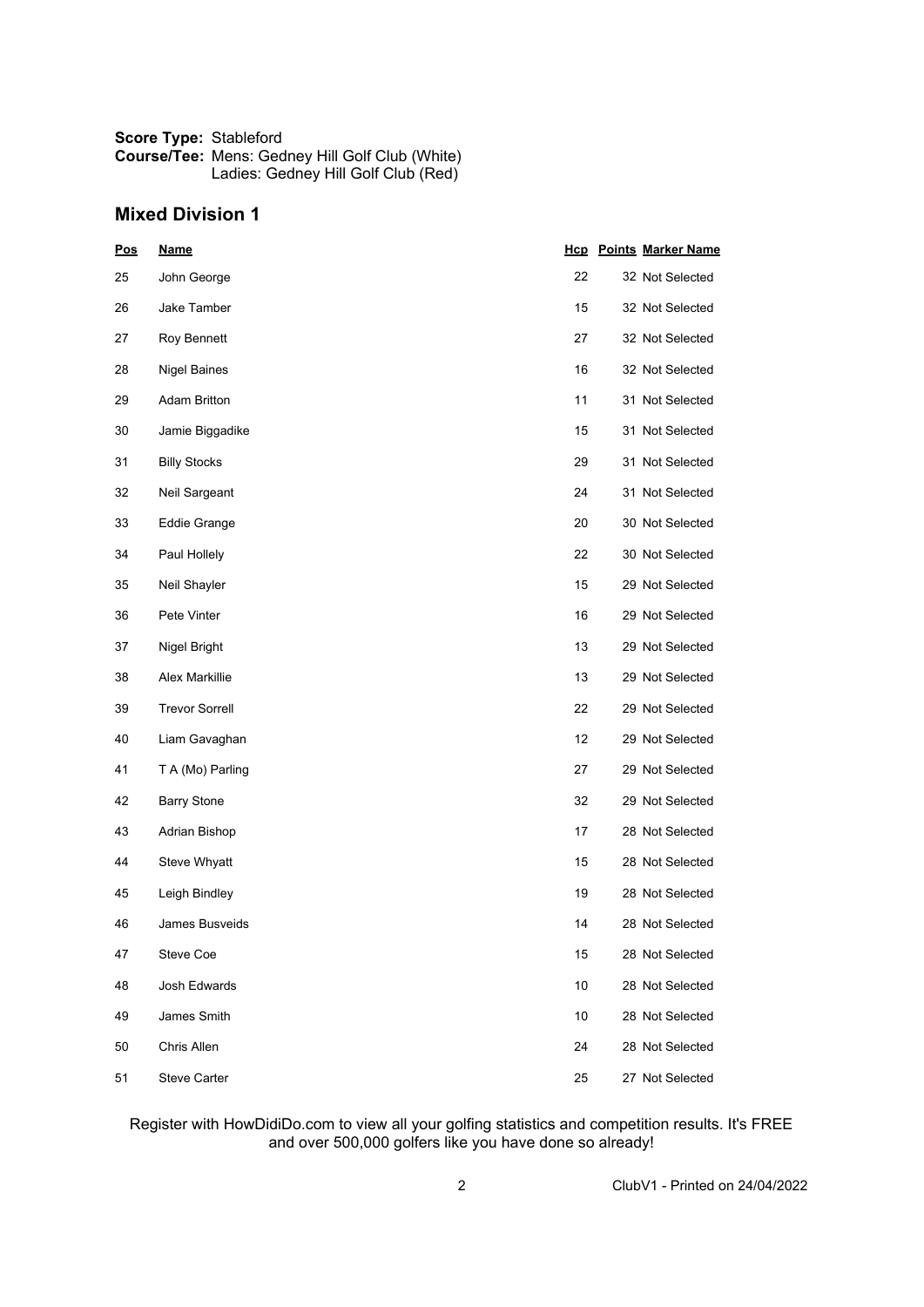| <b>Score Type: Stableford</b> |                                                        |
|-------------------------------|--------------------------------------------------------|
|                               | <b>Course/Tee: Mens: Gedney Hill Golf Club (White)</b> |
|                               | Ladies: Gedney Hill Golf Club (Red)                    |

## **Mixed Division 1**

| <b>Pos</b> | <b>Name</b>              |    | <b>Hcp</b> Points Marker Name |
|------------|--------------------------|----|-------------------------------|
| 52         | Lynn Exley               | 11 | 27 Not Selected               |
| 53         | Sam Kilby                | 21 | 27 Not Selected               |
| 54         | Dan Arbon                | 24 | 27 Not Selected               |
| 55         | Mike Page                | 18 | 27 Not Selected               |
| 56         | Ned Mahoney              | 35 | 26 Not Selected               |
| 57         | <b>Steve Harris</b>      | 25 | 26 Not Selected               |
| 58         | Marilyn Sayer            | 29 | 26 Not Selected               |
| 59         | Gavin Heaton             | 12 | 26 Not Selected               |
| 60         | <b>Adrian McGoldrick</b> | 25 | 25 Not Selected               |
| 61         | Dean Parker              | 25 | 25 Not Selected               |
| 62         | Kerr Page                | 0  | 25 Not Selected               |
| 63         | Dean Sargeant            | 20 | 25 Not Selected               |
| 64         | Neil Bird                | 23 | 25 Not Selected               |
| 65         | Raffaele Ragosa          | 27 | 25 Not Selected               |
| 66         | Ryan Wykes               | 24 | 24 Not Selected               |
| 67         | Paul Mason               | 26 | 24 Not Selected               |
| 68         | Steve Drawbridge         | 31 | 24 Not Selected               |
| 69         | Clive Newman             | 20 | 22 Not Selected               |
| 70         | <b>Grant Newman</b>      | 27 | 21 Not Selected               |
| 71         | Stephen Harrison         | 30 | 20 Not Selected               |
| 72         | Nigel Grummitt           | 24 | 20 Not Selected               |
| 73         | Pete Collingwood         | 16 | 20 Not Selected               |
| 74         | <b>Steve Steels</b>      | 15 | 20 Not Selected               |
| 75         | Jayme Dixon              | 32 | 3 Not Selected                |